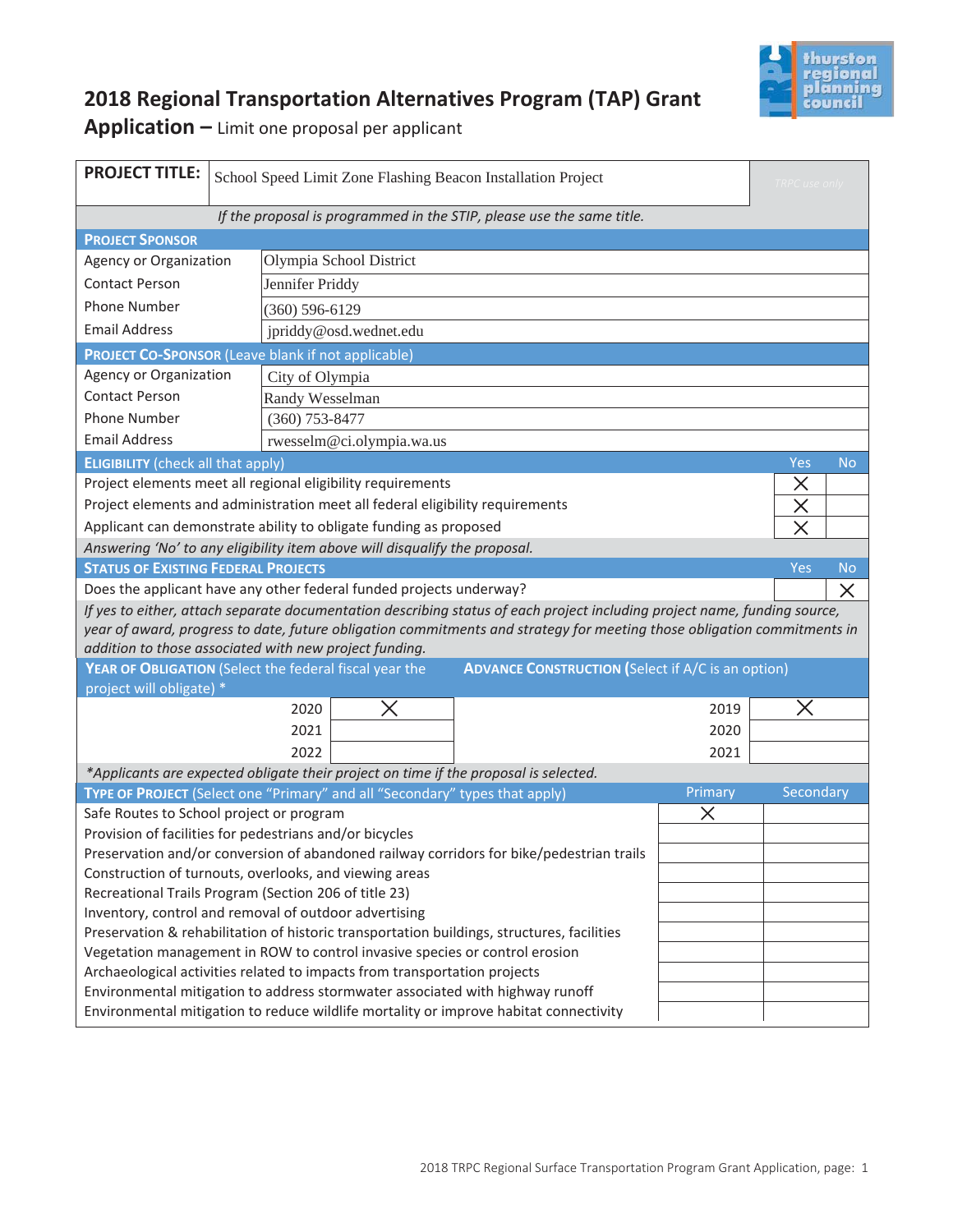**PROJECT OVERVIEW**

*Brief description (~ 150 words) of proposal identifying problem or need, how the proposal will address it, and anticipated benefits. This is a high-level summary suitable for reports and on-line descriptions. Detailed project information is provided on pages 4 and 5.*

This project will improve the school crossing on Boulevard Road SE at 15th Avenue SE and McKinley Place SE near the Olympia Regional Learning Academy, a K-12 school serving 400 students. The existing 20 MPH school speed limit zone signing, currently "When Flagged" or "When Children are Present", will be replaced. This project will include installation of School Speed Limit Zone flashing beacons and signing on Boulevard Street. Solar powered units will be installed, if feasible, or power will be installed. The intent of this traffic-control device is to more effectively get motorists' attention, informing them of when the school zone speed limit is in effect. Improved motorist compliance to the school zone speed limit will enhance the safety of students walking and bicycling to and from school and crossing at these locations, and encourage students to walk and bike to school rather than being driven to school.

#### **SUPPORT FOR RECOGNIZED REGIONAL INITIATIVES**

*Identify ways in which the proposed project supports the goals and policies of the Regional Transportation Plan, implementation of Sustainable Thurston transportation initiatives, or other regional initiatives. Examples of other initiatives include, but are not limited to, The Thurston Regional Trails Plan, Urban Corridor Communities and associated District Plans, Healthy Kids Safe Streets Action Plan, South Thurston Economic Development Initiative, Thurston Thrives, Walk and Roll, Commute Trip Reduction, I-5 Action Plan, Bountiful Byways, Smart Corridors, and the Human Services Coordinated Transportation Plan.* 

Supports Sustainable Thurston quality-of-life issues of promoting public safety, schools and transportation. Supports Walk and Roll Program goal of building a generation of safe and healthy walkers by promoting traffic safety around schools.

Specifically, the project supports the following RTP policies:

- 2a. Provide for quality travel mode options appropriate to existing and future land uses, including walking,
- biking, public transportation, rail and motor vehicles, including freight.
- 4c. Design transportation infrastructure to encourage safe user behavior.
- 6b. Encourage the use of public transportation, ridesharing, bicycling and walking by improving access, convenience, and reliability.
- 9a. Design and construct multimodal, context-sensitive, complete streets and roads.
- 12c. Provide frequent pedestrian crossings, especially in urban areas, along primary transit routes, and near activity centers.

The project supports Sustainable Thurston Priority goals:

Because the crossings promote walking instead of driving, the project supports these priority goals: "Move towards carbon-neutrality," and "Maintain air-quality standards."

The project supports the following Olympia Comprehensive Plan goals and policies:

PT 21.3 Build new streets and retrofit existing streets to be more inviting for walking with sidewalks, crossing improvements and streetscape enhancements.

GT 23 Pedestrian crossing improvements remove barriers for walkers on major streets, especially wide streets with high vehicle volumes.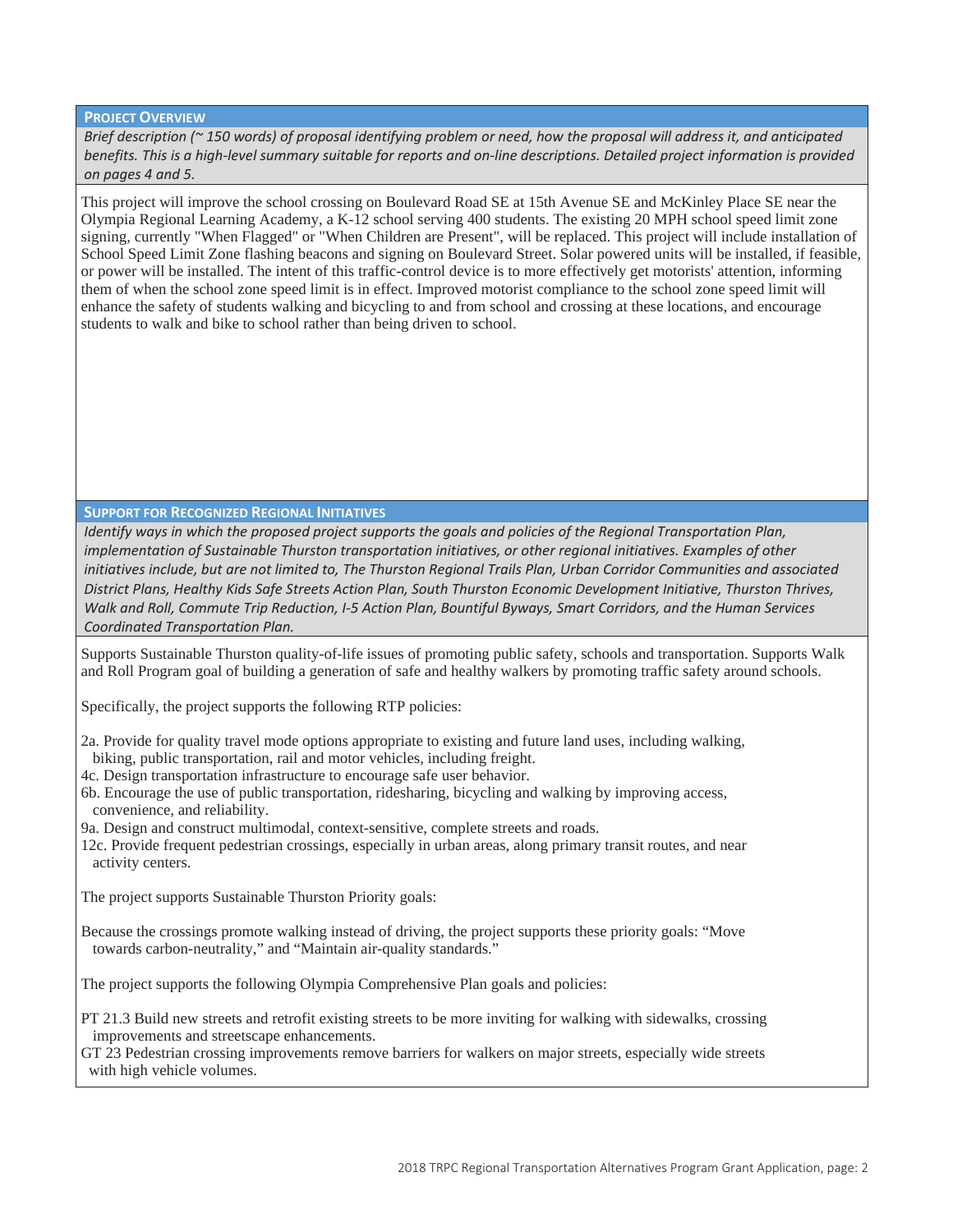| <b>PROJECT LOCATION AND DETAILS - applicants may submit a map of the project or program/service area</b>                                                                                                                                   |                                                                                            |                                                                                          |                                      |  |  |
|--------------------------------------------------------------------------------------------------------------------------------------------------------------------------------------------------------------------------------------------|--------------------------------------------------------------------------------------------|------------------------------------------------------------------------------------------|--------------------------------------|--|--|
| <b>Construction Projects</b>                                                                                                                                                                                                               | Project Location:<br>Type of Construction Project:<br>Length/Size of Construction Project: | Boulevard Road SE, Olympia<br>Install traffic signing and solar-powered flashing beacons |                                      |  |  |
| <b>Programs/Services</b>                                                                                                                                                                                                                   | Delivery Area:<br>Duration of Program/Service:                                             |                                                                                          |                                      |  |  |
| <b>PROJECT PHASING AND COSTS - Identify project phases and costs</b>                                                                                                                                                                       | <b>Cost</b>                                                                                |                                                                                          |                                      |  |  |
| <b>Construction Projects</b><br>(mark the appropriate phase<br>and enter cost)                                                                                                                                                             | Preliminary Engineering/Design:<br>Right-of-Way:<br>Construction:                          | X<br>$\times$                                                                            | \$14,000.00<br>\$0.00<br>\$66,500.00 |  |  |
| <b>Studies and Programs</b>                                                                                                                                                                                                                | <b>Studies or Program Costs:</b><br><b>Other Costs:</b>                                    |                                                                                          | \$0.00<br>\$0.00                     |  |  |
|                                                                                                                                                                                                                                            | Total Project Cost (Sum of all project phase costs identified above):                      | \$80,500.00                                                                              |                                      |  |  |
| <b>TAP FUNDING REQUEST AND MATCHING REVENUES</b>                                                                                                                                                                                           |                                                                                            |                                                                                          |                                      |  |  |
| Non-federal share: \$13,500<br>*Applicants must provide a minimum of 13.5% non-federal share to federal share. Federal<br>Federal TAP Funds: \$86,500<br>share cannot exceed 86.5% of total project cost.<br>Total Project Cost: \$100,000 |                                                                                            |                                                                                          |                                      |  |  |
| Local funding or other sources:                                                                                                                                                                                                            |                                                                                            |                                                                                          | \$11,550.00                          |  |  |
|                                                                                                                                                                                                                                            | \$0.00                                                                                     |                                                                                          |                                      |  |  |
|                                                                                                                                                                                                                                            | \$68,950.00                                                                                |                                                                                          |                                      |  |  |
|                                                                                                                                                                                                                                            | \$80,500.00                                                                                |                                                                                          |                                      |  |  |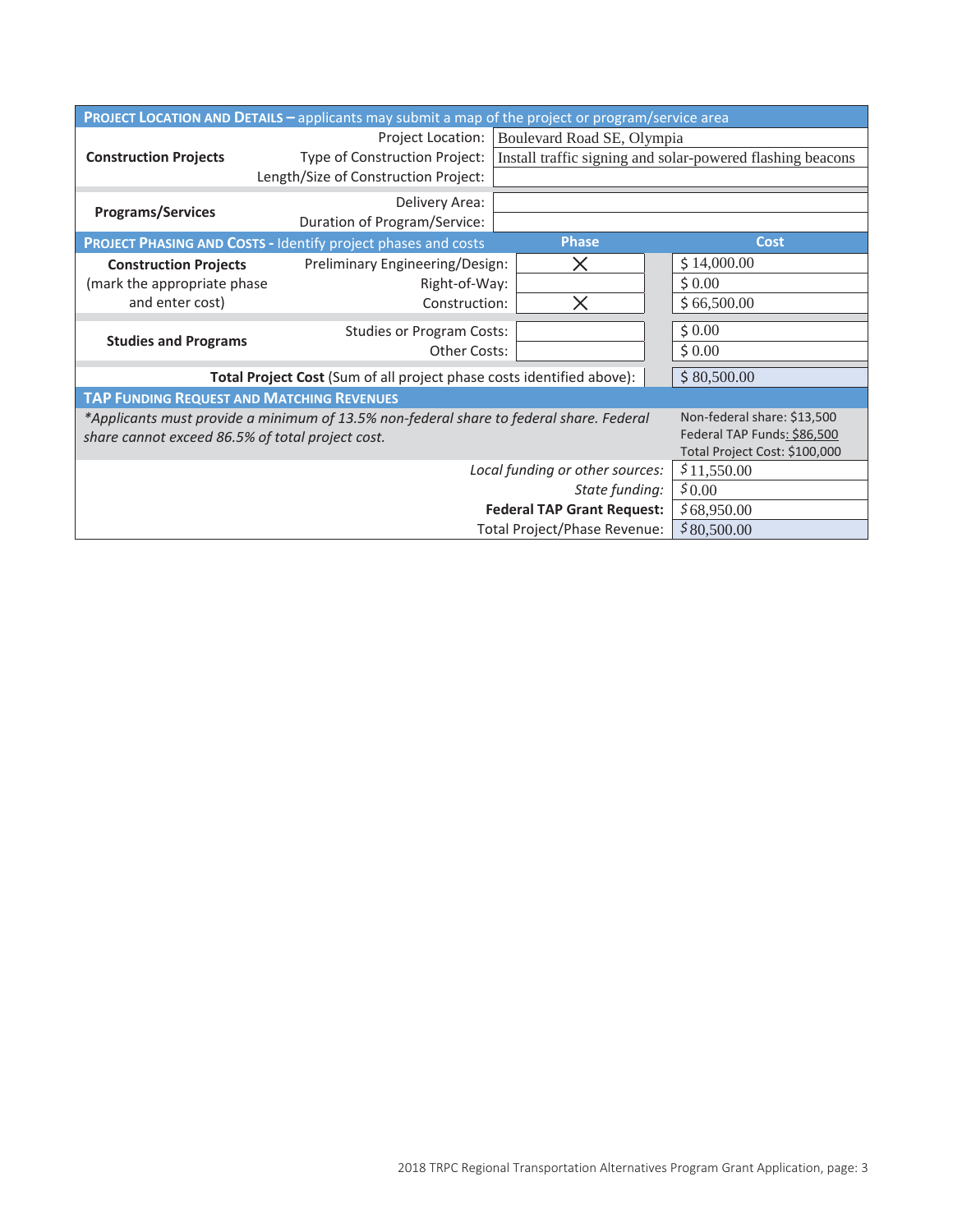School Speed Limit Zone Flashing Beacon Installation Project

### **Project Title:**

#### **PROJECT DESCRIPTION & SIGNIFICANCE (2 PAGES MAX, 10 POINT FONT MINIMUM)**

*Using the space provided below, please address the following in your narrative: Describe the proposed project and why it is a regional funding priority, paying attention to benefits the proposal will deliver. Consider all modes of travel in your description. Identify any collaboration or partnership with other entities with a vested interest in this project. Note whether this project leverages previous work, such as an implementation phase of a previous study or design phase, or whether it completes or lays the groundwork for subsequent implementation phases. Describe any efforts that will help ensure this project can meet its obligation commitments.*

Parents and school administrators have expressed safety concerns for school children when crossing Boulevard Road SE at 15th Avenue SE and near McKinley Place SE. Currently, in the vicinity of these crossings where one road is arcing in a wide turn, one continues straight and one is perpendicular, there is much for a motorist to absorb. The fact that a street crossing is coming up, and that children are present, can get lost in the multiple inputs a motorist receives. The fact that the street is signed as a 20 MP school speed limit zone, is also more difficult to notice among these multiple inputs. Further, this speed limit is in effect "When Flagged" or "When Children are Present." However, many motorists do not understand when the 20 MPH speed limit is in effect or choose not to obey this speed limit in general. Finally, Boulevard Road SE at 15th Avenue SE has a crossing with a safety zone or island midway through the crosswalk, and a short left turn lane, which confuses motorists on Boulevard Road SE. This situation contributes to concerns for the safety of school children when walking in the marked crosswalk, children waiting at the curb about to cross the street, children waiting in the island in the middle of Boulevard/McKinley, and children walking along the street in close proximity to the crosswalks. The school principal reports that in three years, there have been two car accidents during the start or end school at the intersection of Boulevard Road SE and 15th Avenue SE and three near misses of cars hitting students in the crosswalk.

This project will include installation of School Speed Limit Zone Flashing Beacons and corresponding signing at the location listed above.

The intent of installing this type of traffic control device is to get motorists' attention in a more effective way, by providing more positive guidance to motorists, informing them when the school zone speed limit is in effect. Improved motorist compliance with the school zone speed limit can improve pedestrian crossing safety. These improvements will enhance the safety of students walking and bicycling to and from school and crossing at these locations, and encourage students to walk and bicycle to school rather than being driven to school. It also enhances the walking routes shared by the Church of Living Water congregants and neighboring community.

The solar-powered flashing beacons, or electric powered beacons, will be programmed each school year to automatically turn on at the start of school walk times, off at the end of school walk times, and account for early dismissals, late starts, and holidays.

This project is consistent with the Thurston Regional Transportation Plan by providing improvements for our multimodal transportation system. These improvements will enhance the safety of students walking and bicycling to and from school and crossing at these locations, and encourage students to walk and bicycle to school rather than being driven to school.